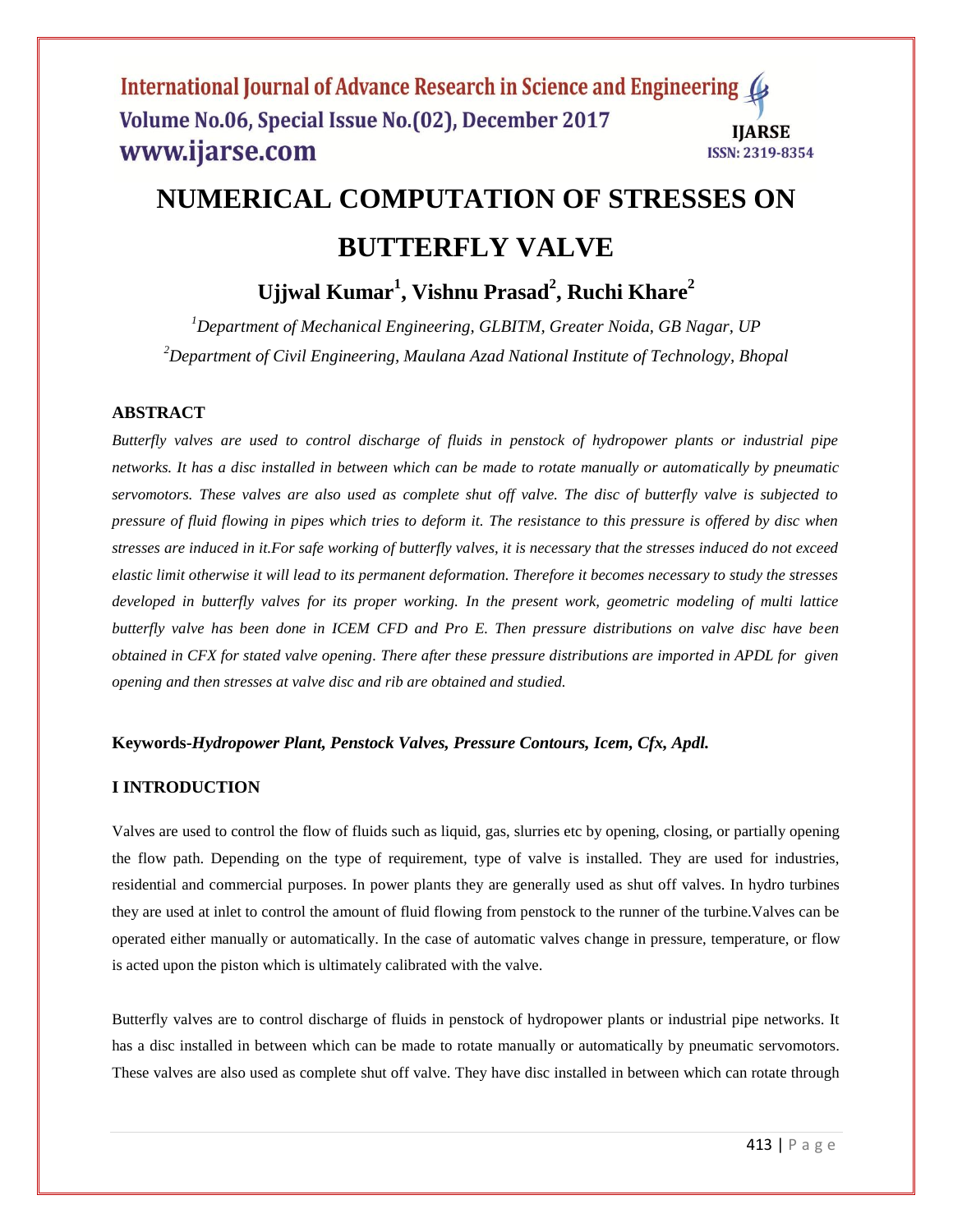#### International Journal of Advance Research in Science and Engineering Volume No.06, Special Issue No.(02), December 2017 **IIARSE** www.ijarse.com **ISSN: 2319-8354**

different various angles by the help of hand wheel or pneumatic systems. They are installed in medium and high head turbines penstocks for regulating of discharge.



**Figure1. Butterfly Valve with single plane disc**

### **II MODELING**

The term solid modeling means creating the body of the valve disc at  $30^0$  opening in any suitable CAD software. In this work, **Pro E** software has been used. For the sake of simplicity all the parts of valve are assumed to be Mild Steel.



**Figure2. Three dimensional view of valve Figure3. Meshing of butterfly valve** 



# **III MESHING**

Mesh generation of the full assembly butterfly valve have been done in ICEM. Part meshing has been done for all the parts, taking global element seed size as 16 and surface mesh size as 8. Different max size has been given to different part of the geometry. In this max size for pipe is given as 16, for pipe inlet and outlet it is 8 and for housing, trunion and valve is given as 4. Mesh data for valve opening as well as it's full assembledhas been shown in table below.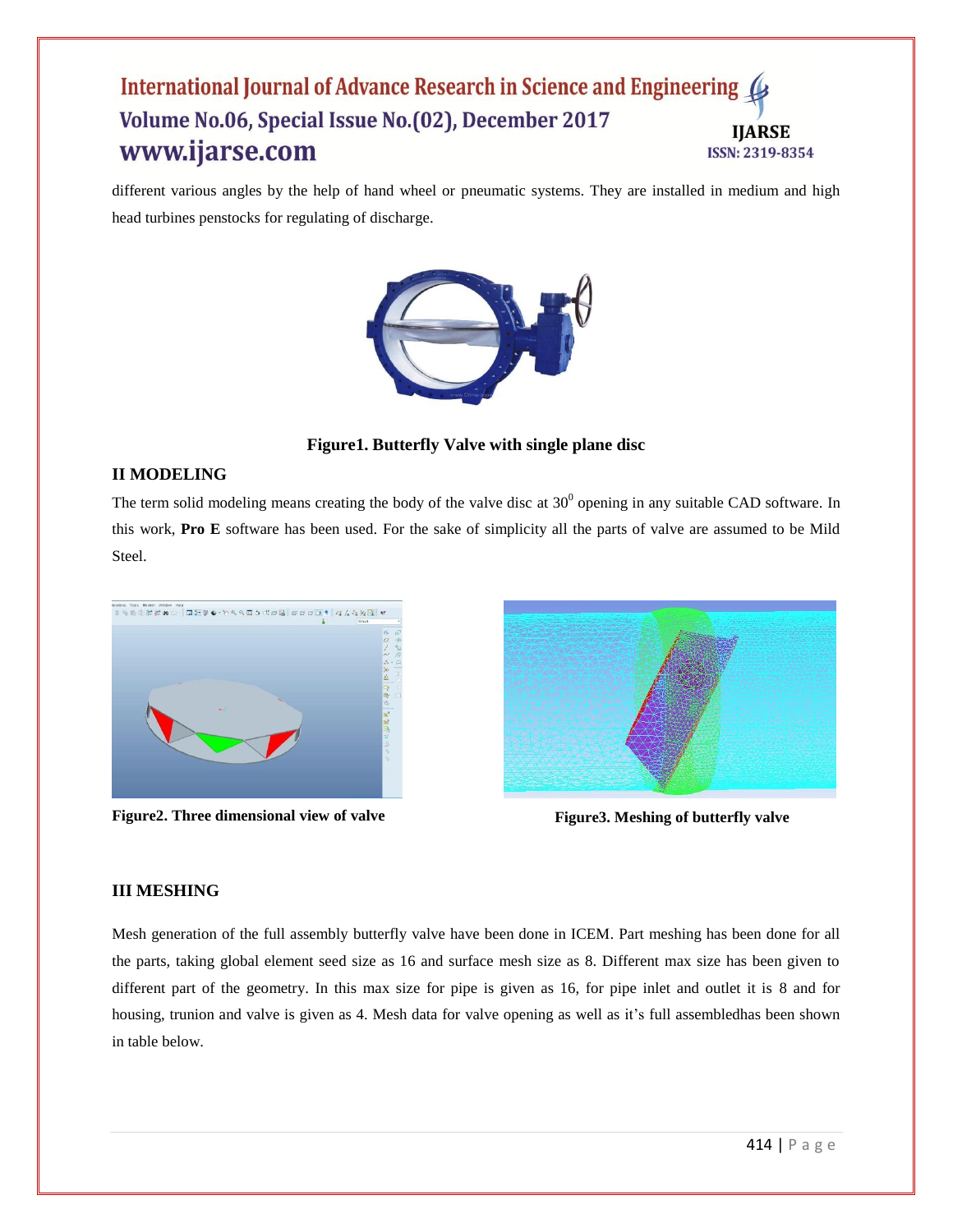#### International Journal of Advance Research in Science and Engineering Volume No.06, Special Issue No.(02), December 2017 **IJARSE** www.ijarse.com ISSN: 2319-8354

| <b>Parts</b>        | No of nodes | No of element | <b>Type of element</b> |
|---------------------|-------------|---------------|------------------------|
| <b>Trunion</b>      | 813         | 323           | Triangle               |
| <b>Valve</b>        | 25455       | 11620         | Tetrahedral            |
| <b>Housing</b>      | 4214        | 2095          | Triangle               |
| <b>Down Surface</b> | 1672        | 1112          | Triangle               |
| <b>Up Surface</b>   | 3163        | 1325          | Triangle               |
| <b>Pipe</b>         | 28227       | 14316         | Tetrahedral            |

Table1 : Mesh data for valve assembly

# **IV BOUNDARY CONDITIONS AND SIMULATION ON VALVE**

In **ICEM CFD** after meshing of butterfly valve at required opening Pre Processing is done in **CFX Pre**, where all the boundary conditions are defined for further simulation. The domain conditions for whole valve assembly is shown in table below

| <b>Location</b>                 | <b>Pipe</b>       |
|---------------------------------|-------------------|
| <b>Domain type</b>              | Fluid             |
| <b>Material</b>                 | Water             |
| <b>Reference pressure</b>       | $0$ atm           |
| <b>Buoyancy Model</b>           | Non buoyant       |
| <b>Domain motion</b>            | Stationary        |
| <b>Heat Transfer Model</b>      | <b>Isothermal</b> |
| <b>Fluid Temperature</b>        | $2.5000e+01$ [C]  |
| <b>Turbulence Model</b>         | k epsilon         |
| <b>Turbulent Wall Functions</b> | Scalable          |

#### **Table 2: Preprocessing Conditions for valve assembly**

Further boundary conditions on the valve for different regions are mentioned as below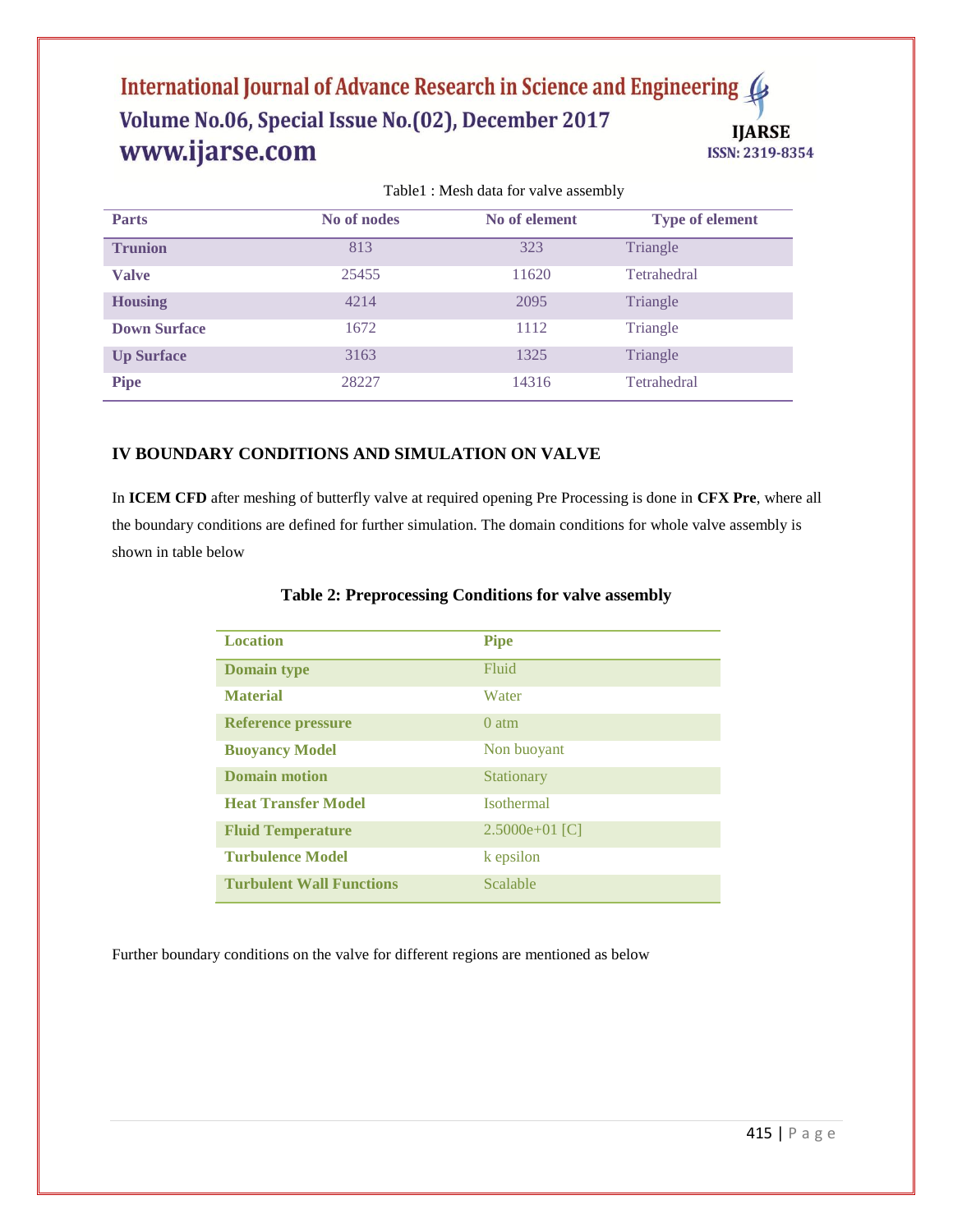#### International Journal of Advance Research in Science and Engineering Volume No.06, Special Issue No.(02), December 2017 **IJARSE** www.ijarse.com ISSN: 2319-8354

| <b>Mass And Momentum</b> | <b>No Slip Wall</b> |
|--------------------------|---------------------|
| <b>Wall Roughness</b>    | Smooth Wall         |

**Table 3: Inlet properties**

**Boundary1:** The boundary 1 has been taken as **inlet to butterfly valve** with following conditions

| <b>Flow Regime</b>       | <b>Subsonic</b>                           |
|--------------------------|-------------------------------------------|
| <b>Mass And Momentum</b> | Normal Speed                              |
| <b>Flow velocity</b>     | $2 \text{ m/s}$                           |
| <b>Turbulence</b>        | Medium Intensity and Eddy Viscosity Ratio |

#### **Table 4: Outlet properties**

**Boundary 2:** The boundary 2 has been taken as **outlet to butterfly valve** with following conditions

| <b>Flow Regime</b>        | <b>Subsonic</b>                  |
|---------------------------|----------------------------------|
| <b>Mass And Momentum</b>  | <b>Average Static Pressure</b>   |
| <b>Relative Pressure</b>  | $100 \text{ kPa}$                |
| <b>Pressure Averaging</b> | <b>Average Over Whole Outlet</b> |

#### **Table 5: Wall Boundary Condition**

**Boundary 3:** The boundary 3 has been taken as **wall of butterfly valve** with following conditions:

Post processing is done in CFX Solver which produces pressure contours in CSV.format which can be imported to structural solver APDL in IGES format. The pressure contour has been imprinted on valve surface as shown below.



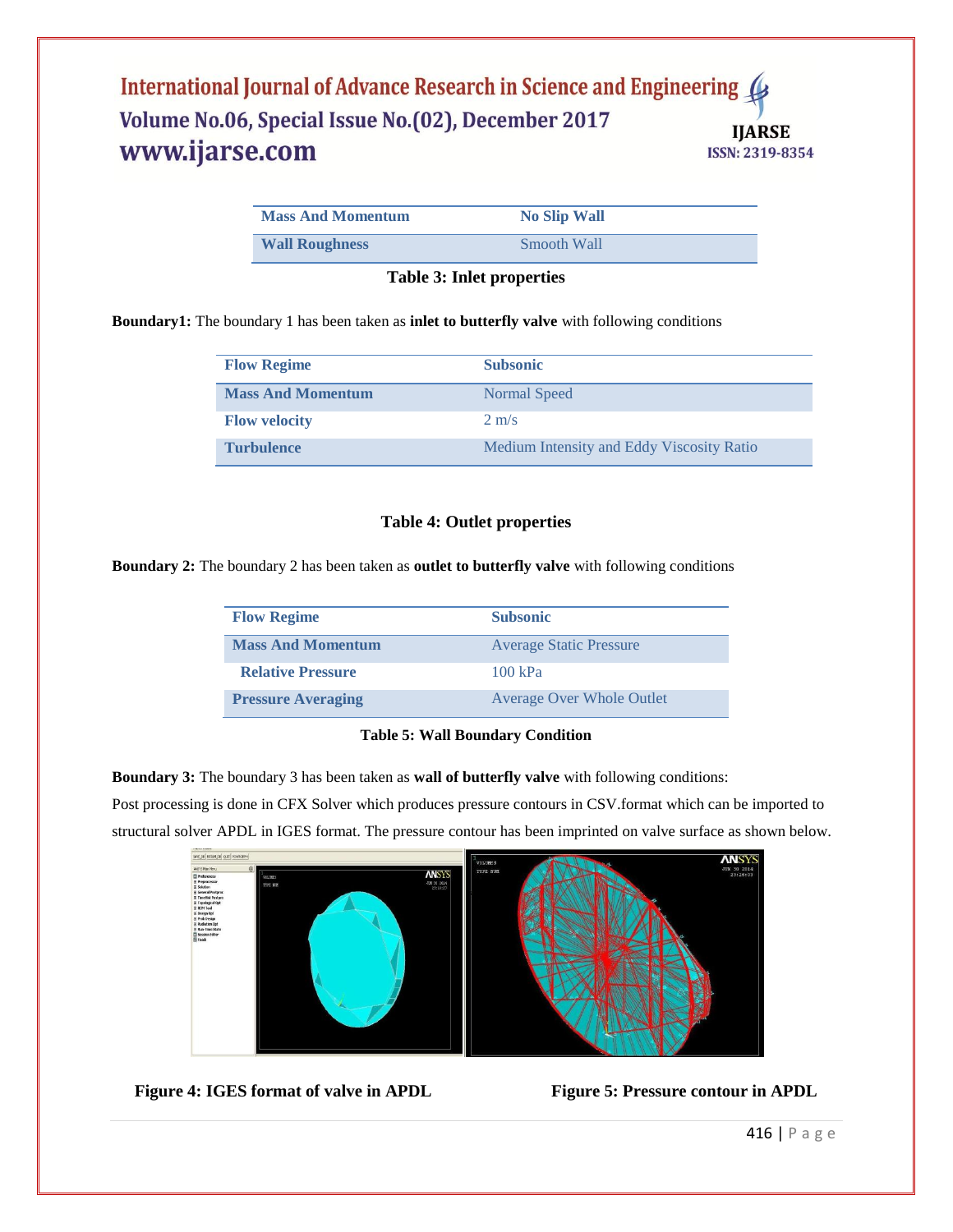#### International Journal of Advance Research in Science and Engineering Volume No.06, Special Issue No.(02), December 2017 **IJARSE** www.ijarse.com ISSN: 2319-8354

# **V RESULTS AND CONCLUSION**

The pressure distribution calculated in CFX Post after flow simulation on the two end faces of disc for **30<sup>0</sup> opening** is shown below





Von Mises Stress on full assembly disc can be analyzed as shown below



**Fig 8 Von Mises stress distribution on valve body for 30<sup>0</sup> opening**

Variation of Von Mises stress on disc plane can be analyzed as shown below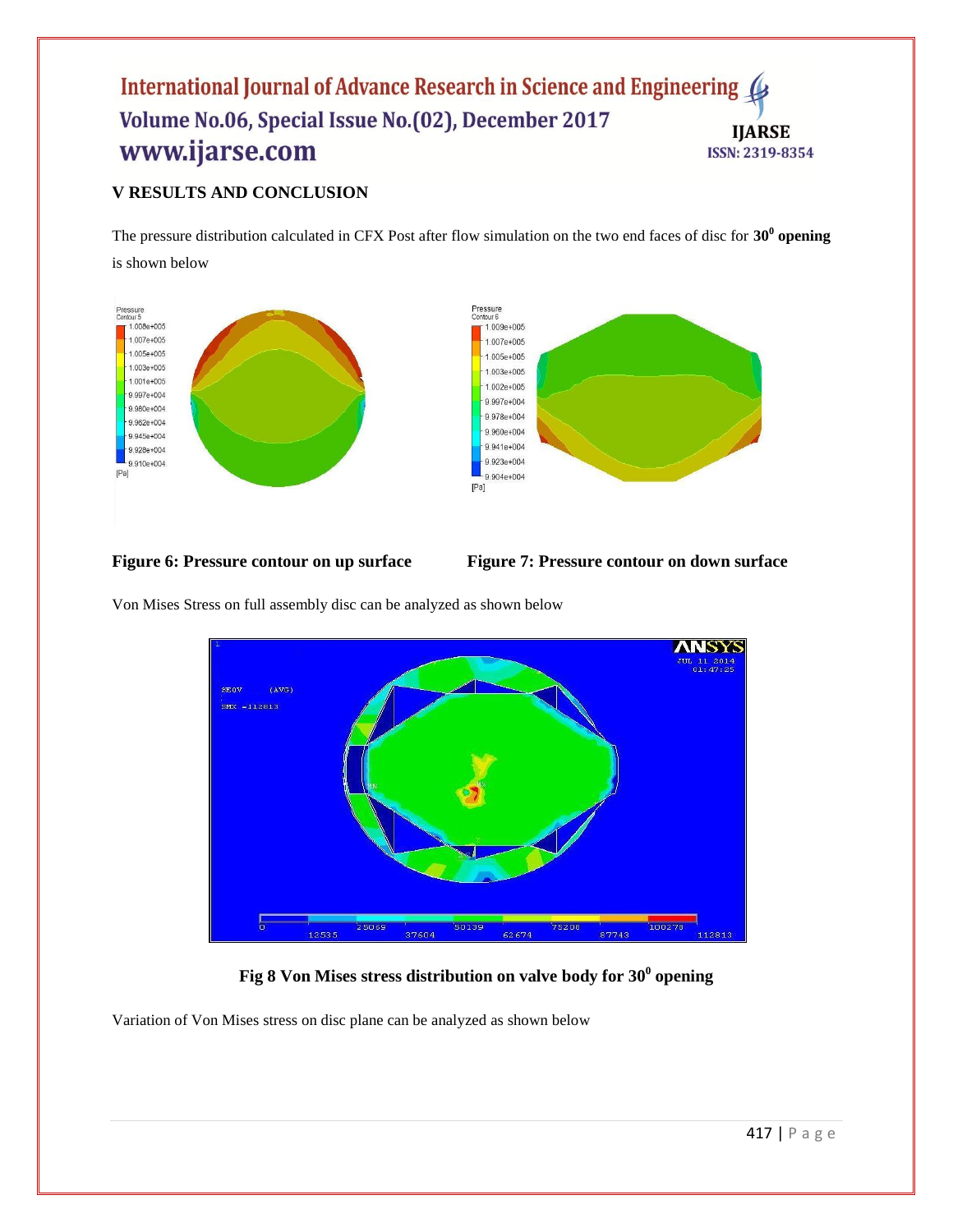#### International Journal of Advance Research in Science and Engineering ( Volume No.06, Special Issue No.(02), December 2017 **IIARSE** www.ijarse.com ISSN: 2319-8354



**Fig 8: Von Mises stress distribution and graph on disc plane for 30<sup>0</sup> opening**

There is stress concentration along three ribs attached to the circular disc. The reason for stress concentration is due to sudden change in area behind the disc. The minus sign in stress means stress developed is compressive while the positive sign means the stress is positive. In x direction along diameter; the compressive stress is about 19320 N/m<sup>2</sup> at x=0 which increases at uniform rate linearly up to 63 mm, remains steady to the value of 43470 N/m<sup>2</sup> up to 194mm.Thereafter it decreases suddenly to **neutral stress** at 216 mm in linear fashion. Afterwards it again increases from zero to 43470 N/m<sup>2</sup> in linear fashion up to 238 mm. The stress remains constant at 43470 N/m<sup>2</sup> up to 303 mm but attains maximum value at  $48300$  N/m<sup>2</sup> at 389 mm.

When the stresses in the body of valve exceeds beyond a limit then it will lead to its permanent deformation. In worse case, this deformation can lead to the rupture of penstocks too resulting into undesired head at turbine runner in hydropower plant. Therefore the stress computation on disc can be used for design of valve body in butterfly valve.

#### **REFRENCES**

[1]. A. D. Henderson, J. E. Sargison, G. J. Walker and J. Haynes, A numerical study of the flow through a safety butterfly valve in a hydro electric power scheme, *16th Australasian fluid mechanics conference, December 2007.*

[2]. Fangbiao Lin and Gerold A. schohl, A CFD prediction &validation of butterfly valve hydrodynamic forces, ASCE Conf. Proc. Critical Transitions in Water and Environmental Resources Management,World Water and *Environmental Resources Congress, 2004.*